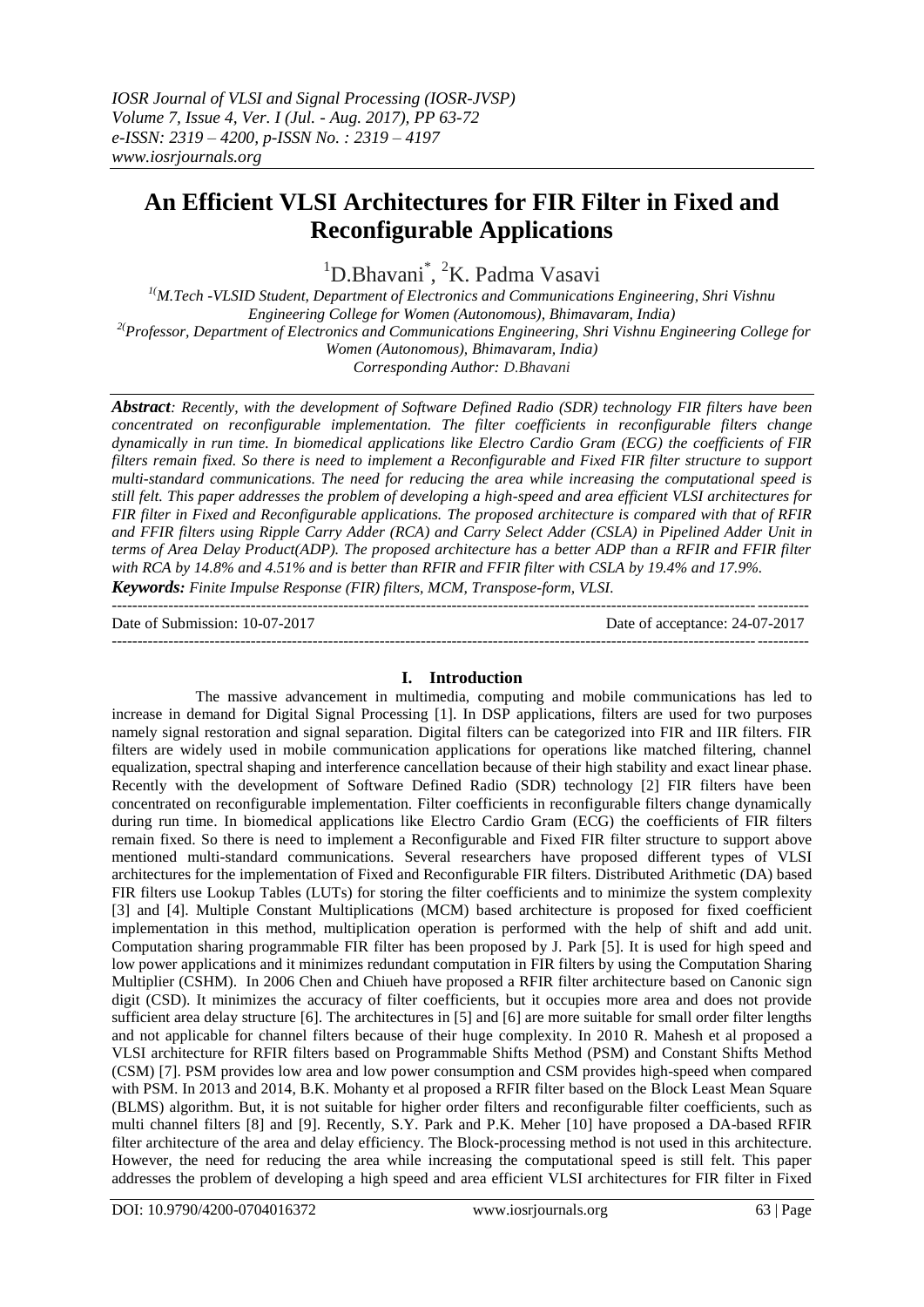and Reconfigurable applications. In this paper, implementation of transpose form pipelined block Finite Impulse Response (FIR) filters that supports Multiple Constant Multiplications (MCM) is presented. The rest of the paper is organized as follows: In section II, VLSI architectures for Fixed and Reconfigurable applications are presented. Simulation results are presented in section III. In section IV, performance comparisons are discussed. Finally, the conclusion is described in section V.

### **II. VLSI Architectures For Fixed And Reconfigurable Applications 2***.***1 Reconfigurable FIR filter architecture**

The architecture of block FIR filter for Reconfigurable applications is shown in the Fig.1 for block size *L*=4. The main blocks are one Register Unit (RU), one Coefficient Storage Unit (CSU), one Pipeline Adder Unit (PAU), and M number of Inner Product Units (IPUs).



**Fig.1**. Block FIR filter for reconfigurable applications.

The Coefficient Storage Unit (CSU) is used to store the coefficients of all the filters. These coefficients are used in the reconfigurable applications. It has N Read Only Memory (ROM) Lookup Tables (LUTs) where N is the length of the filter (N=ML). The Register Unit (RU) is used for storing the input samples is shown in Fig.2. It contains (L-1) registers. During the  $K^{th}$  cycle, the register unit accepts input sample  $X_K$  and computes *L* rows of  $S_K^0$  in parallel. The outputs from the RU are given as inputs to *M* Inner Product Units.



Fig.2. Internal structure of Register Unit (RU) for block size L=4.

The Inner Product Unit (IPU) is used to perform a multiplication operation of  $S_K^0$  with the small weight vector  $c_m$  is shown in Fig.3. The *M* Inner Products Units accepts *L* rows of  $\hat{S}_K^0$  from the RU and *M* small weight vectors from the CSU. Each Inner Product Unit contains *L* number of Inner Product Cells (IPCs) which performs *L* inner product computations of *L* rows of  $S_K^0$  with coefficient vector  $c_m$  and produces a block of *L* number of partial inner products. All the four IPUs work simultaneously and *M* blocks of a result are obtained.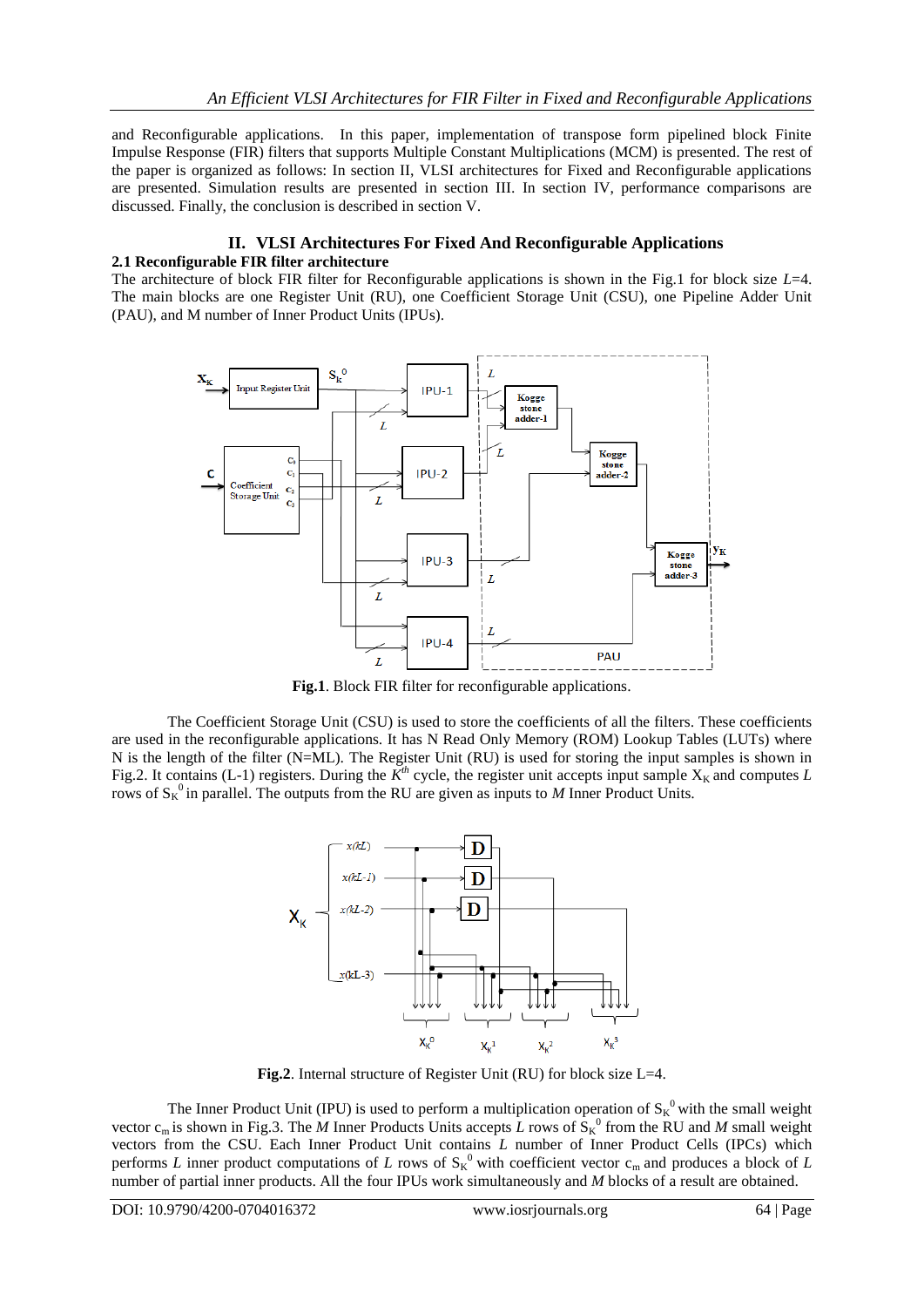

**Fig.3**. Internal structure of  $(m+1)_{th}$  IPU.

The internal structure of  $(l+1)$  th IPC is shown in Fig.4. The Inner Product Cell (IPC) accepts  $(l+1)$ <sub>th</sub> row of  $S_k^0$ and small weight vector c<sub>m</sub> and produce a partial result of inner product  $r(kL - l)$ , for  $0 \le l \le L - 1$ . Each IPC consists of *L* multipliers and *(L-1)* number of adders.



**Fig.4**. Internal structure of  $(l + 1)$ <sub>th</sub> IPC.

The Pipelined Adder Unit (PAU) receives partial products from all the M IPUs. Array of Kogge Stone Adder is used in PAU to add all the partial products is shown in Fig.5. KSA is one of the Carry Tree Adders or Parallel Prefix Adders. Kogge Stone Adders gains more importance among all the adders because of its high performance.



**Fig.5**. Different Stages in Kogge Stone Adder.

KSA can be implemented in 3 stages, namely Pre-Computation Stage, Carry generation network and final computation stage. Generate and Propagate signals are computed in Pre-Computation Stage, corresponding to each pair of input bits A and B. The second stage compute carries corresponding to each bit. Execution of these operations is performed in parallel form, and they are partitioned into smaller pieces. Group generate and propagate bits which are computed in the first stage are used as intermediate signals in carry generation network. The final computation stage is common for all the adders of this family which gives the summation of input bits.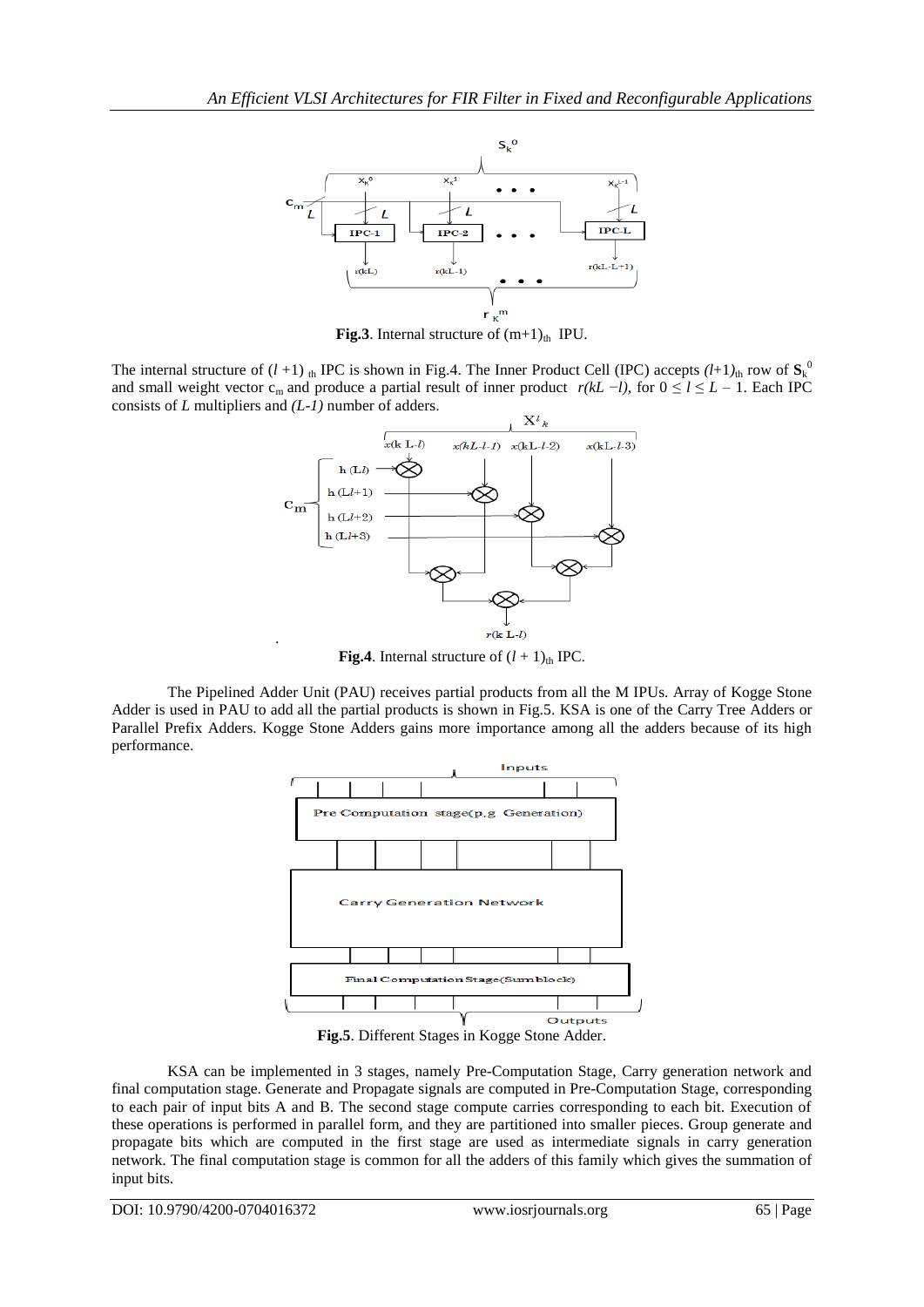## **2.2 Fixed FIR filter architecture**

The architecture of block FIR filter for fixed application is shown in the Fig.6. For Fixed FIR filter implementation, the CSU is not necessary here filter coefficients are fixed. Similarly, IPUs are not used because multiplication operation is performed with Multiple Constant Multiplication (MCM) units to reduce the huge complexity of the architecture.



**Fig.6.** Fixed FIR filter using MCM.

The MCM based method is more efficient when a given input variable is multiplied with more number of fixed constants using shift and add method is shown in Fig.7. It can be implemented by using adders/sutractors and shifters. Initially, the constants are expressed in binary form. Then for every non-zero digits in the binary format of the constant, based on its digit position the input variable is shifted and adds up the shifted variable to obtain a result. MCM is employed in many applications like error correcting codes, frequency multiplication and Multiple Input and Multiple Output systems (MIMO).



**Fig.7**. Block Diagram of MCM.

MCM based technique for a Fixed FIR filter with block size *L*=4, make utilize of symmetry in input matrix  $S_K^0$  to [execute](https://www.powerthesaurus.org/execute/synonyms) vertical and horizontal common subexpression elimination and to reduce the number of shift and add [functions](https://www.powerthesaurus.org/functions/synonyms) in the MCM units. MCM can be employed in both vertical and horizontal order of the coefficient matrix. The MCM based method consists of six input samples similar to six MCM blocks. All MCM blocks compute the required product terms using shift and add method. The outputs of all MCM blocks are given to the adder network to produce the inner product terms. In the Pipelined Adder Unit (PAU) array of KSA is used to add inner product values and produce a block of the filter output.

# **III. Simulation Results**

The proposed VLSI architectures for fixed and reconfigurable applications are written in a VerilogHDL, synthesized and simulated using Xilinx ISE 12.2 design tool and an ISIM simulator. The design properties used for simulation results are Spartan 3E family, XC3S500E device, FG320 package with a speed grade of -5.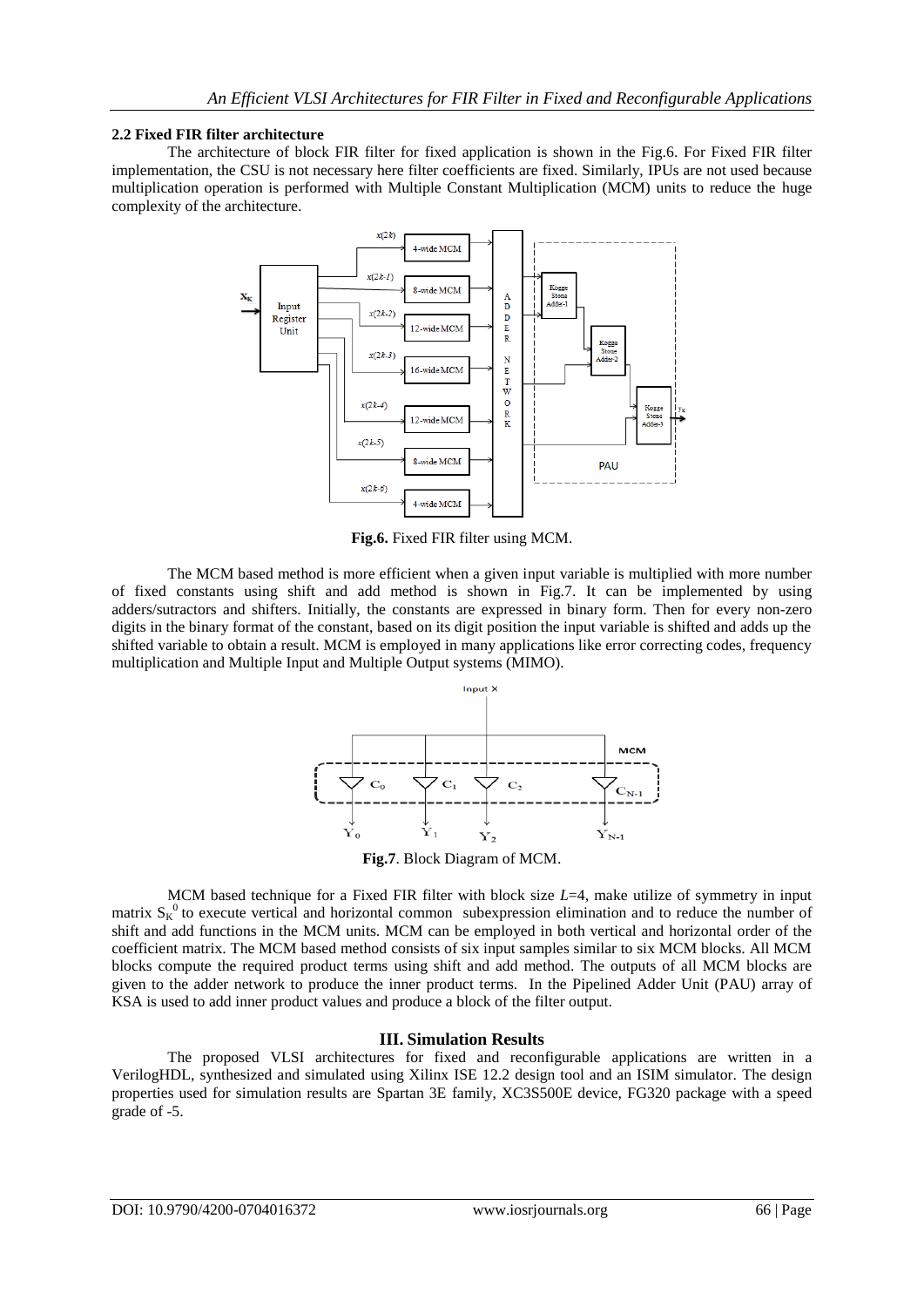| <b>Name</b>            | <b>Value</b>     | 10 us            | 1 us             | 2us               | 13 us             |
|------------------------|------------------|------------------|------------------|-------------------|-------------------|
| xk[15:0]               | 0011001000010000 | 0010001000010011 | 0011001000010000 | 0010001101000001  | 0011001000010000  |
| ¥<br>cm[15:0]          | 0011010001010110 | 0001001000110100 | 0001001000111001 | 0011010000010010  | 0011010001010110  |
| l <mark>h</mark> dk    | 1                |                  |                  |                   |                   |
| $L_{\overline{r}}$ rst | o                |                  |                  |                   |                   |
| $\frac{1}{2}$ yk[15:0] | 1101011010111100 | 1001100110101100 | 1101101101010111 | 11101111111001001 | 1101011010111100  |
| $\approx$ w1[15:0]     | 0011001000010000 | 0010001000010011 | 0011001000010000 | 0010001101000001  | 0011001000010000  |
| $\approx$ w2[15:0]     | 0010000100000011 | 0010000100110010 | 0010000100000011 | 0011010000010010  | 0010000100000011  |
| $e$ w3[15:0]           | 0001000000110010 | 0001001100100010 | 0001000000110010 | 0100000100100011  | 0001000000110010  |
| $\approx$ w4[15:0]     | 0000001100100001 | 0011001000100001 | 0000001100100001 | 0001001000110100  | 0000001100100001  |
| W5[3:0]                | 0110             | 0100             | 1001             | 0010              | 0110              |
| $\approx$ w6[3:0]      | 0101             | 0011             |                  | 0001              | 0101              |
| $\odot$ w7[3:0]        | 0100             | 0010             |                  |                   | 01 <sub>D</sub> o |
| $^{\circ}$ w8[3:0]     | 0011             | 00D <sub>1</sub> |                  |                   | 0011              |
| $e^{w9[15:0]}$         | 0101001100010011 | 0010001000010011 | 0011001000010000 | 0101011101010011  | 0101001100010011  |
| W10[15:0]              | 0001000000110010 | 0010000100110010 | 0010000100000011 | 0100000100100011  | 0001000000110010  |
| $\approx$ w11[15:0]    | 0100001001000010 | 0100001101000101 | 0101001100010011 | 0010001101000001  | 0100001001000010  |
| M2[15:0]               | 0011000100110101 | 0001001100100010 | 0011010100110001 | 0011010000010010  | 0011000100110101  |

**Fig.8.**Simulation Result of Reconfigurable FIR Filter

The simulation result of Reconfigurable FIR filter is shown in the Fig.8. The input sample  $X_K$  is a 16bit binary value and filter length  $C_m$  is also a 16-bit binary value. Input values are applied to RU it produces four rows of 16-bit input samples by performing a shift operation. The 16-bit filter coefficients are partitioned into a group of four bits. Multiplication operations are performed between filter coefficients and the input samples. These partial products are finally added in the PAU by using an array of Kogge Stone Adders (KSA). Finally, from KSA filter output is obtained. To illustrate the functionality of the proposed architecture a 16-bit input sample Xk=0011001000010000 and filter coefficient cm=0011010001010110 with clock=1 and reset =0 are considered, then shift operation is performed on input sample, which gives four rows of input. The first row of input is the same as the input sample w1. For the second row of input, the first four bits of the MSB (0011) of input sample become LSB and this process continues w2, w3 and w4 are obtained. Filter coefficient cm is partitioned into a group of four bits which gives w5, w6, w7, and w8. The four rows of input w1, w2, w3, and w4 are multiplied with filter coefficients w8,w7,w6, and w5 then the output w9,w10,w11,w12 are obtained respectively. After that by using KSA the summation of w9, w10, w11 and w12 are performed. Finally, the filter output yk=1101011010111100 is obtained.

| <b>Name</b>          | <b>Value</b>     | 2us<br>3 us<br>1 <sub>us</sub><br>4 us |                  |                  |                  | 5 us |
|----------------------|------------------|----------------------------------------|------------------|------------------|------------------|------|
| Τ,<br>clk            | 1                |                                        |                  |                  |                  |      |
| $\blacksquare$ rst   | O                |                                        |                  |                  |                  |      |
| x[7:0]               | 00011101         | 00110100                               | 00100010         | 01010001         | 00011101         |      |
| $w$ yk[15:0]         | 0011001001001100 | 0101101000110000                       | 0011101011111000 | 1000110001111100 | 0011001001001100 |      |
| M[15:0]              | 0000000111101101 | 0000001101110100                       | 0000001001000010 | 0000010101100001 | 0000000111101101 |      |
| W2[15:0]             | 0000010001001110 | 0000011110111000                       | 0000010100001100 | 0000110000000110 | 0000010001001110 |      |
| W3[15:0]             | 0000100111011011 | 0001000110101100                       | 0000101110001110 | 0001101110000111 | 0000100111011011 |      |
| W4[15:0]             | 0000111110000101 | 0001101111010100                       | 0001001000110010 | 0010101101011001 | 0000111110000101 |      |
| W5[15:0]             | 0000101101010100 | 0001010001010000                       | 0000110101001000 | 0001111110100100 | 0000101101010100 |      |
| W6[15:0]             | 0000010011000010 | 0000100010001000                       | 0000010110010100 | 0000110101001010 | 0000010011000010 |      |
| W7[15:0]             | 0000001010011011 | 0000010010101100                       | 0000001100001110 | 0000011101000111 | 0000001010011011 |      |
| W8[15:0]             | 0000011000111011 | 0000101100101100                       | 0000011101001110 | 0001000101100111 | 0000011000111011 |      |
| $~^{\circ}$ w9[15:0] | 0001100101100000 | 0010110110000000                       | 0001110111000000 | 0100011011100000 | 0001100101100000 |      |
| w10[15:0]            | 0001000000010110 | 0001110011011000                       | 0001001011011100 | 0010110011101110 | 0001000000010110 |      |
| w11[15:0]            | 0000001010011011 | 0000010010101100                       | 0000001100001110 | 0000011101000111 | 0000001010011011 |      |

**Fig.9.** Simulation Result of Fixed FIR Filter

The simulation result of Fixed FIR filter is shown in the Fig.9. The input sample X is 8-bit binary value and having the filter length N=16. Input values are applied to RU it produces six input samples of 8-bit binary value. These input samples are multiplied by several constant coefficients using the MCM method. The outputs of all the MCM blocks are given to adder network it produce inner product values. The array of KSA is used in PAU for summation of all the inner product values. Finally, from KSA filter output is obtained. To illustrate the functionality of the proposed architecture a 8-bit input sample Xk=00011101 and fixed coefficient are considered. MCM operation is performed between the input sample and 4- wide MCM (h0, h1, h2, h3) having a width of 8-bit binary value then w1 is obtained. This process repeats for 8,12 and 16 wide MCM and the output obtained are w2, w3, w4, w5, w6, and w7. In adder network, these partial inner products are added which gives w8, w9, w10 and w11. After that by using KSA the summation of w8, w9, w10 and w11 are performed. Finally, the filter output yk is obtained.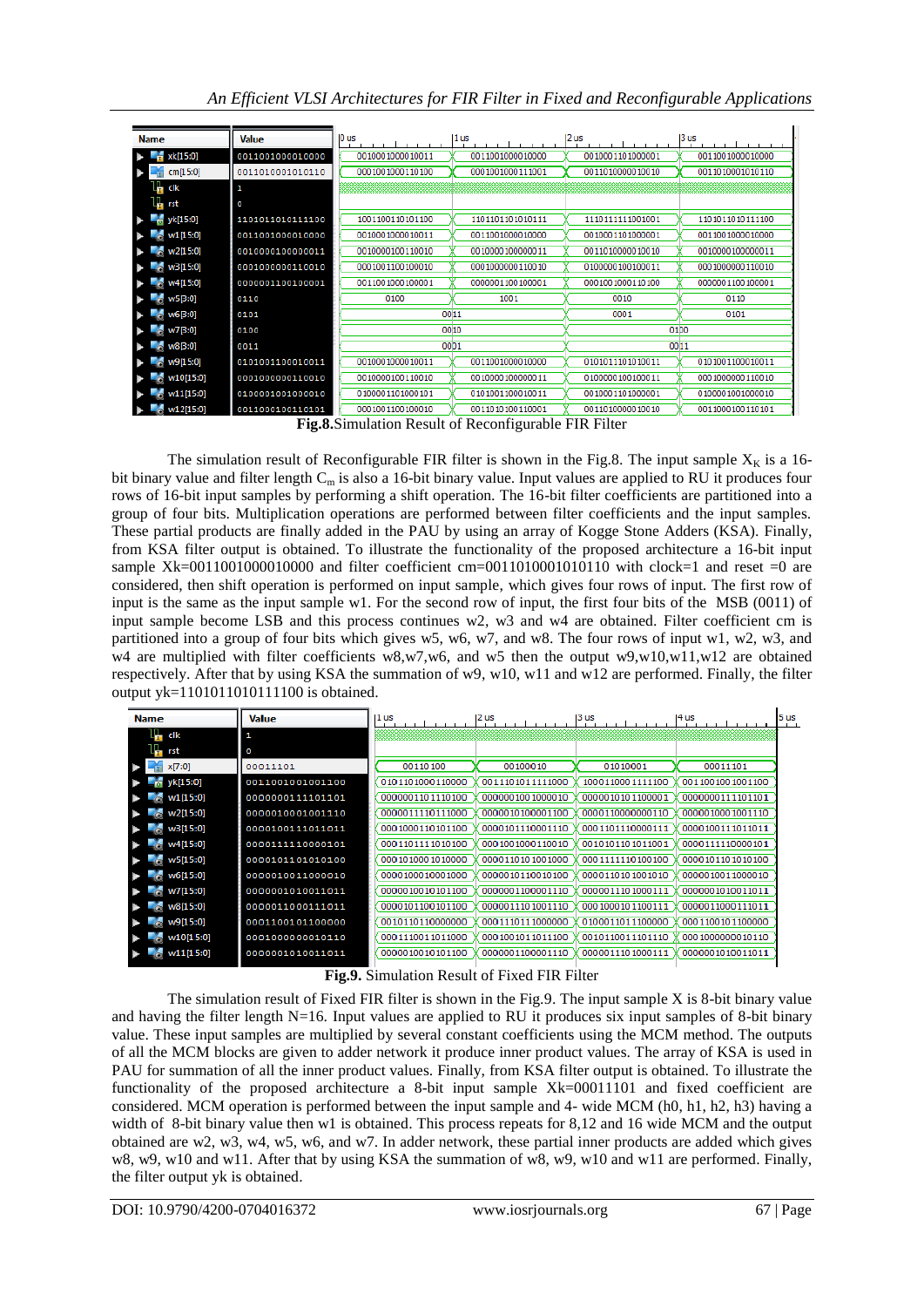# **IV. Comparisons**

The above section deals with the simulation results. In this section comparisons of Fixed and Reconfigurable VLSI architectures using different types of adders like Ripple Carry Adder, Carry Select Adder and Kogge Stone Adder are examined. The design properties used for synthesis results are Spartan 3E family, XC3S500E device, FG320 package with a speed grade of -5.

| <b>Device Utilization Summary</b>              |             |                  |                    |         |  |  |
|------------------------------------------------|-------------|------------------|--------------------|---------|--|--|
| <b>Logic Utilization</b>                       | <b>Used</b> | <b>Available</b> | <b>Utilization</b> | Note(s) |  |  |
| Number of Slice Flip Flops                     | 31          | 9,312            | 1%                 |         |  |  |
| Number of 4 input LUTs                         | 594         | 9,312            | 6%                 |         |  |  |
| Number of occupied Slices                      | 317         | 4,656            | 6%                 |         |  |  |
| Number of Slices containing only related logic | 317         | 317              | 100%               |         |  |  |
| Number of Slices containing unrelated logic    | 0           | 317              | 0%                 |         |  |  |
| Total Number of 4 input LUTs                   | 594         | 9,312            | 6%                 |         |  |  |
| Number of bonded IOBs                          | 50          | 232              | 21%                |         |  |  |
| Number of BUFGMUXs                             |             | 24               | 4%                 |         |  |  |
| Average Fanout of Non-Clock Nets               | 3.55        |                  |                    |         |  |  |

**Fig.10**. Area report of RFIR filter implemented with Ripple Carry Adder

Device utilization summary of the RFIR filter implemented with Ripple Carry Adder is shown in Fig.10. From the figure, it is observed that, out of 4,656 available slices 317 slices are occupied by the logic and the system utilizes 594 four input LUT's out of 9312 available 4 input LUT's.

| <b>Device Utilization Summary</b>              |             |                  |                    |         |  |  |
|------------------------------------------------|-------------|------------------|--------------------|---------|--|--|
| <b>Logic Utilization</b>                       | <b>Used</b> | <b>Available</b> | <b>Utilization</b> | Note(s) |  |  |
| Number of Slice Flip Flops                     | 30          | 9,312            | 1%                 |         |  |  |
| Number of 4 input LUTs                         | 640         | 9,312            | 6%                 |         |  |  |
| Number of occupied Slices                      | 343         | 4,656            | 7%                 |         |  |  |
| Number of Slices containing only related logic | 343         | 343              | 100%               |         |  |  |
| Number of Slices containing unrelated logic    | 0           | 343              | 0%                 |         |  |  |
| <b>Total Number of 4 input LUTs</b>            | 640         | 9,312            | 6%                 |         |  |  |
| Number of bonded IOBs                          | 50          | 232              | 21%                |         |  |  |
| Number of BUFGMUXs                             |             | 24               | 4%                 |         |  |  |
| Average Fanout of Non-Clock Nets               | 3.53        |                  |                    |         |  |  |

**Fig.11**. Area report of RFIR filter implemented with Carry select adder

Device utilization summary of the RFIR filter implemented with Carry Select Adder is shown in Fig.11.From the figure, it is observed that, out of 4,656 available slices 343 slices are occupied by the logic and the system utilizes 640 four input LUT's out of 9,312 available 4 input LUT's.

| <b>Device Utilization Summary</b>              |             |                  |                    |         |  |  |
|------------------------------------------------|-------------|------------------|--------------------|---------|--|--|
| <b>Logic Utilization</b>                       | <b>Used</b> | <b>Available</b> | <b>Utilization</b> | Note(s) |  |  |
| Number of Slice Flip Flops                     | 30          | 9,312            | 1%                 |         |  |  |
| Number of 4 input LUTs                         | 627         | 9,312            | 6%                 |         |  |  |
| Number of occupied Slices                      | 333         | 4,656            | 7%                 |         |  |  |
| Number of Slices containing only related logic | 333         | 333              | 100%               |         |  |  |
| Number of Slices containing unrelated logic    | ٥           | 333              | 0%                 |         |  |  |
| Total Number of 4 input LUTs                   | 627         | 9,312            | 6%                 |         |  |  |
| Number of bonded IOBs                          | 50          | 232              | 21%                |         |  |  |
| Number of BUFGMUXs                             |             | 24               | 4%                 |         |  |  |
| Average Fanout of Non-Clock Nets               | 3.57        |                  |                    |         |  |  |

**Fig.12**.Area report of RFIR filter implemented with Kogge Stone adder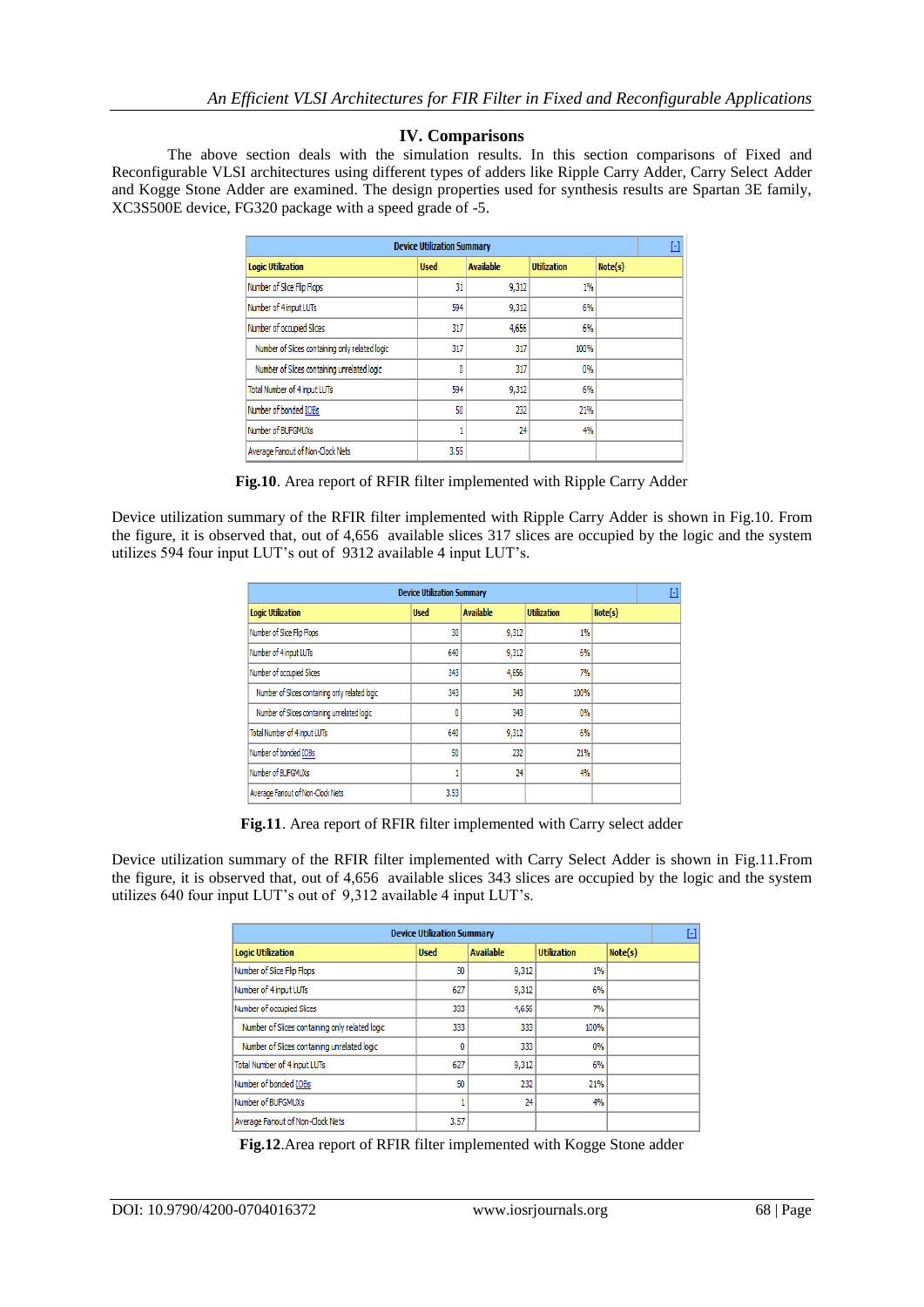Device utilization summary of the RFIR filter implemented with Kogee Stone Adder is shown in Fig.12. From the figure, it is observed that, out of 4,656 available slices 333 slices are occupied by the logic and the system utilizes 627 four input LUT's out of 9,312 available 4 input LUT's.

| <b>Device Utilization Summary</b>              |             |                  |                    |         |  |  |
|------------------------------------------------|-------------|------------------|--------------------|---------|--|--|
| <b>Logic Utilization</b>                       | <b>Used</b> | <b>Available</b> | <b>Utilization</b> | Note(s) |  |  |
| Number of Slice Flip Flops                     | 92          | 9,312            | $1\%$              |         |  |  |
| Number of 4 input LUTs                         | 970         | 9,312            | 10%                |         |  |  |
| Number of occupied Slices                      | 649         | 4,656            | 13%                |         |  |  |
| Number of Slices containing only related logic | 649         | 649              | 100%               |         |  |  |
| Number of Slices containing unrelated logic    | 0           | 649              | 0%                 |         |  |  |
| Total Number of 4 input LUTs                   | 1,116       | 9,312            | 11%                |         |  |  |
| Number used as logic                           | 970         |                  |                    |         |  |  |
| Number used as a route-thru                    | 146         |                  |                    |         |  |  |
| Number of bonded IOBs                          | 26          | 232              | 11%                |         |  |  |
| Number of BUFGMUXs                             |             | 24               | 4%                 |         |  |  |
| Average Fanout of Non-Clock Nets               | 2.30        |                  |                    |         |  |  |

**Fig.13.** Area report of Fixed FIR filter implemented with Ripple Carry Adder

Device utilization summary of the Fixed FIR filter implemented with Ripple Carry Adder is shown in Fig.13. From the figure, it is observed that, out of 4,656 available slices 649 slices are occupied by the logic and the system utilizes 970 four input LUT's out of 9,312 available 4 input LUT's.

| <b>Device Utilization Summary</b>              |             |                  |                    |         |  |  |
|------------------------------------------------|-------------|------------------|--------------------|---------|--|--|
| <b>Logic Utilization</b>                       | <b>Used</b> | <b>Available</b> | <b>Utilization</b> | Note(s) |  |  |
| Number of Slice Flip Flops                     | 86          | 9,312            | 1%                 |         |  |  |
| Number of 4 input LUTs                         | 1,251       | 9,312            | 13%                |         |  |  |
| Number of occupied Slices                      | 768         | 4,656            | 16%                |         |  |  |
| Number of Slices containing only related logic | 768         | 768              | 100%               |         |  |  |
| Number of Slices containing unrelated logic    | 0           | 768              | 0%                 |         |  |  |
| Total Number of 4 input LUTs                   | 1,397       | 9,312            | 15%                |         |  |  |
| Number used as logic                           | 1,251       |                  |                    |         |  |  |
| Number used as a route-thru                    | 146         |                  |                    |         |  |  |
| Number of bonded IOBs                          | 26          | 232              | 11%                |         |  |  |
| Number of BUFGMUXs                             |             | 24               | 4%                 |         |  |  |
| Average Fanout of Non-Clock Nets               | 2.55        |                  |                    |         |  |  |

**Fig.14**. Area report of Fixed FIR filter implemented with Carry Select Adder

Device utilization summary of the Fixed FIR filter implemented with Carry Select Adder is shown in Fig.14. From the figure, it is observed that, out of 4,656 available slices 768 slices are occupied by the logic and the system utilizes 1,251 four input LUT's out of 9,312 available 4 input LUT's.

| <b>Device Utilization Summary</b>              |             |                  |                    |         |  |
|------------------------------------------------|-------------|------------------|--------------------|---------|--|
| <b>Logic Utilization</b>                       | <b>Used</b> | <b>Available</b> | <b>Utilization</b> | Note(s) |  |
| Number of Slice Flip Flops                     | 79          | 9,312            | $1\%$              |         |  |
| Number of 4 input LUTs                         | 1,127       | 9,312            | 12%                |         |  |
| Number of occupied Slices                      | 697         | 4,656            | 14%                |         |  |
| Number of Slices containing only related logic | 697         | 697              | 100%               |         |  |
| Number of Slices containing unrelated logic    | $\Omega$    | 697              | 0%                 |         |  |
| Total Number of 4 input LUTs                   | 1,274       | 9,312            | 13%                |         |  |
| Number used as logic                           | 1,127       |                  |                    |         |  |
| Number used as a route-thru-                   | 147         |                  |                    |         |  |
| Number of bonded IOBs                          | 26          | 232              | 11%                |         |  |
| Number of BUFGMUXs                             |             | 24               | 4%                 |         |  |
| Average Fanout of Non-Clock Nets               | 2.42        |                  |                    |         |  |

**Fig.15.** Area report of Fixed FIR filter implemented with Kogge Stone Adder

Device utilization summary of the Fixed FIR filter implemented with Kogee Stone Adder is shown in Fig.15. From the figure, it is observed that, out of 4,656 available slices 697 slices are occupied by the logic and the system utilizes 1,127 four input LUT's out of 9,312 available 4 input LUT's.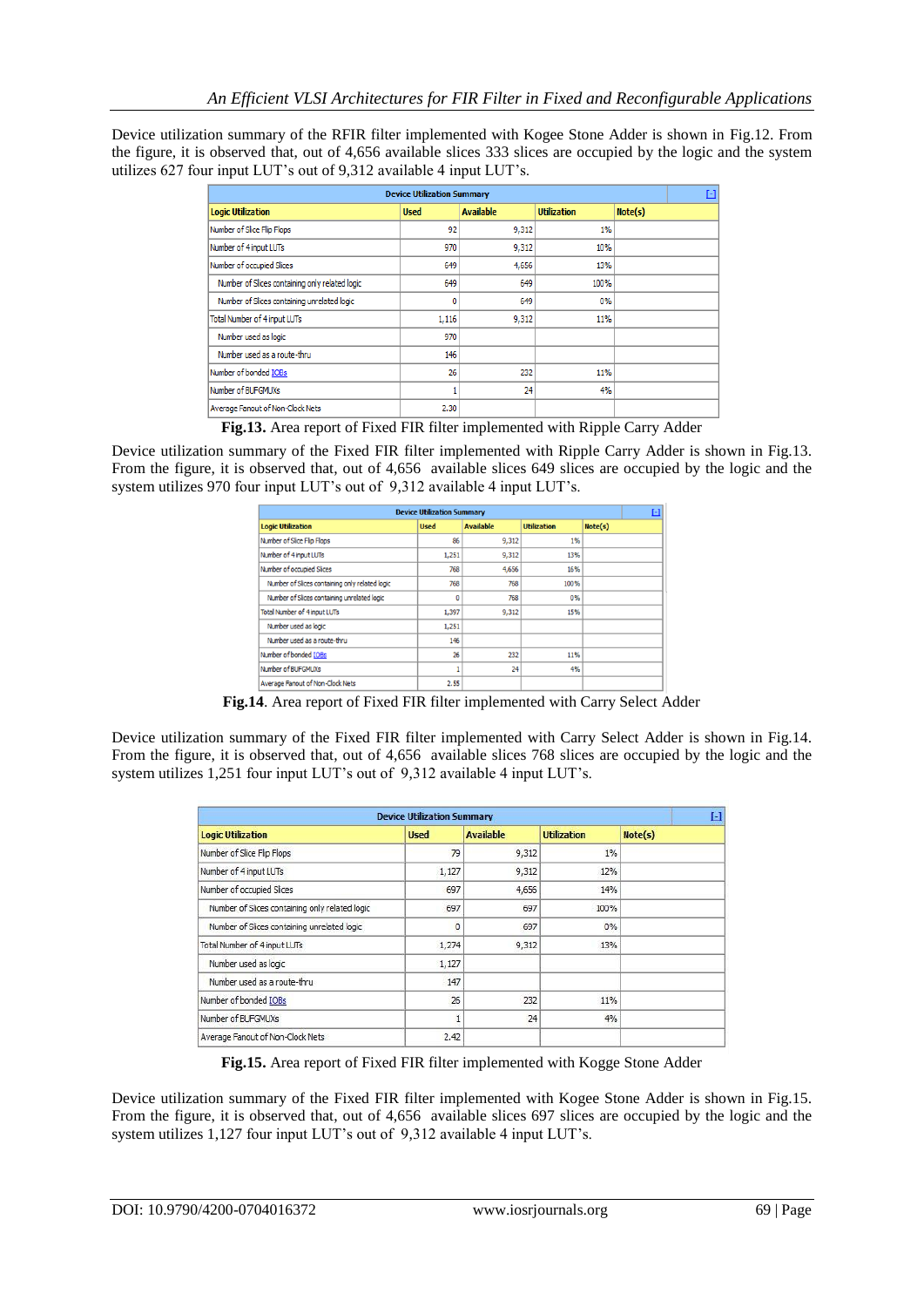

**Fig.16.** Comparison of area of VLSI architectures for RFIR filters using different adders

From the above statistics the device utilization graph is drawn for RFIR architectures using three different adders like Ripple Carry Adder, Carry Select Adder and Kogge Stone Adder are shown in Fig.16. RCA occupies less area when compared with KSA and CSLA.



**Fig.17.** Comparison of delay of VLSI architectures for RFIR filters using different adders

The delay report is drawn for RFIR architectures using three different adders like Ripple Carry Adder, Carry Select Adder and Kogge Stone Adder are shown in Fig.17. KSA has less delay when compared with RCA and CSLA.



**Fig.18.** Comparison of Area Delay Product of VLSI architectures for RFIR filters using different adders

From the above area and delay reports, Area Delay Product (ADP) graph is drawn for RFIR architectures using three different adders like Ripple Carry Adder, Carry Select Adder and Kogge Stone Adder are shown in Fig.18. KSA has a less Area Delay Product (ADP) when compared with RCA and CSLA.





**Fig.19**. Comparison of area of VLSI architectures for Fixed FIR filters using different adders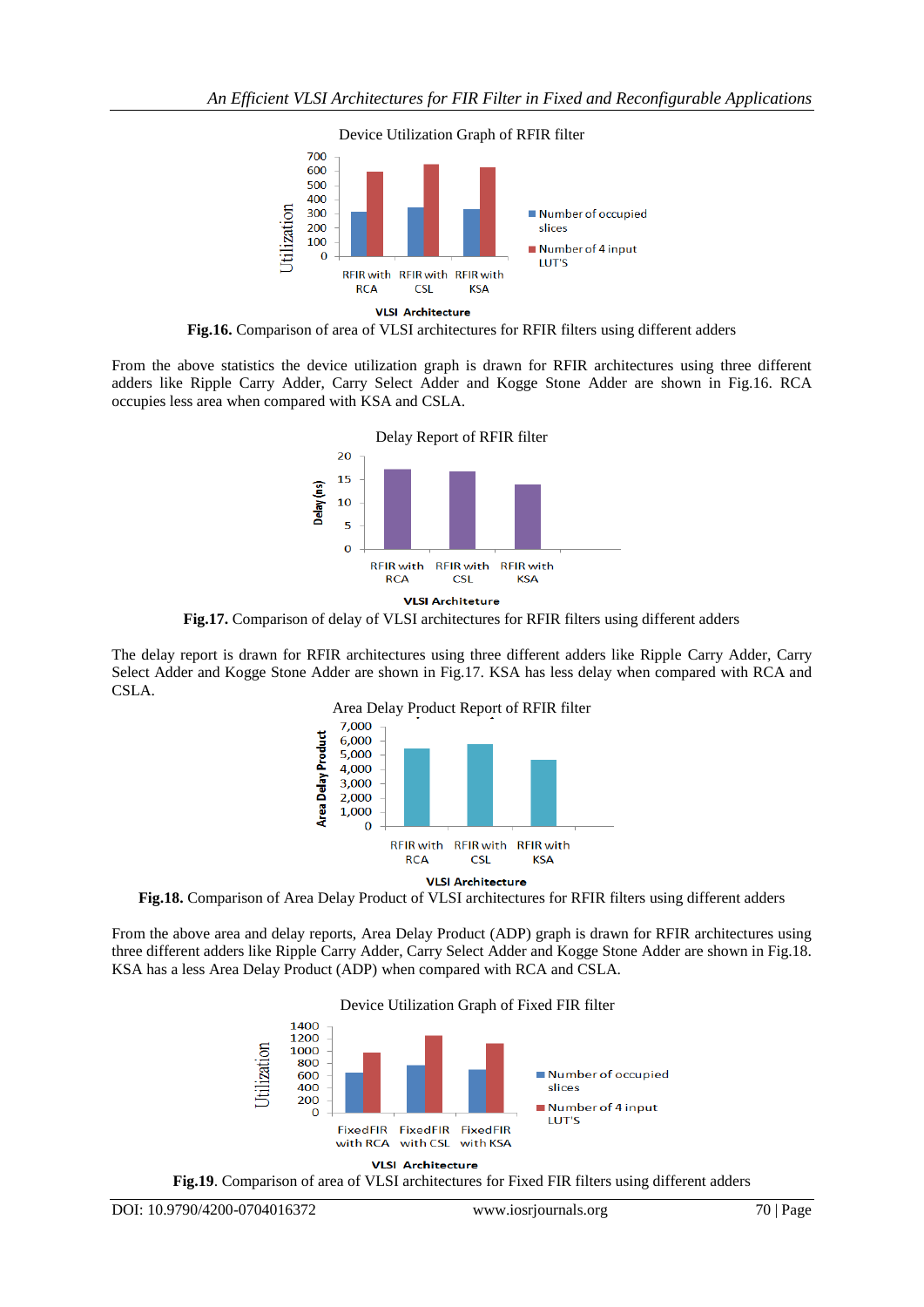From the above statistics the device utilization graph is drawn for Fixed FIR architectures using three different adders like Ripple Carry Adder, Carry Select Adder and Kogge Stone Adder are shown in Fig.19. RCA occupies less area when compared with KSA and CSLA.



**VLSI Architeture Fig.20**. Comparison of delay of VLSI architectures for Fixed FIR filters using different adders

The delay report is drawn for Fixed FIR architectures using three different adders like Ripple Carry Adder, Carry Select Adder and Kogge Stone Adder are shown in Fig.20. KSA has less delay when compared with RCA and CSLA.

Area Delay Product Report of Fixed FIR filter



## **VLSI Architecture**

**Fig.21.** Comparison of Area Delay Product of VLSI architectures for Fixed FIR filters using different adders

From the above area and delay reports, Area Delay Product (ADP) graph is drawn for Fixed FIR architectures using three different adders like Ripple Carry Adder, Carry Select Adder and Kogge Stone Adder are shown in Fig.21. KSA has less Area Delay Product (ADP) when compared with RCA and CSLA. Thus, from the above simulation results and comparisons it is clear that VLSI architectures for Fixed and Reconfigurable applications using Kogge Stone Adder obtains less Area Delay Product when compared with other two adders.

# **V. Conclusion**

In this paper, a high-speed and area efficient transpose form block FIR filter is implemented for both Fixed and Reconfigurable applications. The proposed architecture is compared with that of RFIR and FFIR filter using Ripple Carry Adders (RCA) and Carry Select Adder (CSLA) in pipelined adder unit in terms of Area Delay Product (ADP). The proposed architecture has a better ADP than a RFIR and FFIR filter with RCA by 14.8% and 4.51% and is better than RFIR and FFIR filter with CSL by 19.4% and 17.9%. In the future, the area and delay can further be reduced in transpose form FIR filter by using Dadda multiplier in the Inner Product Unit.

# **Acknowledgements**

The authors would like to express their sincere gratitude to our beloved Principal Dr. G. Srinivasa Rao and Vice-Principal Dr. P. Srinivasa Raju of Shri Vishnu Engineering College for Women (SVECW), Bhimavaram for their support in providing facilities to pursue the research. The authors would like to acknowledge the anonymous reviewers for their suggestions and detailed comments which greatly helps in enhancing the presentation of this work.